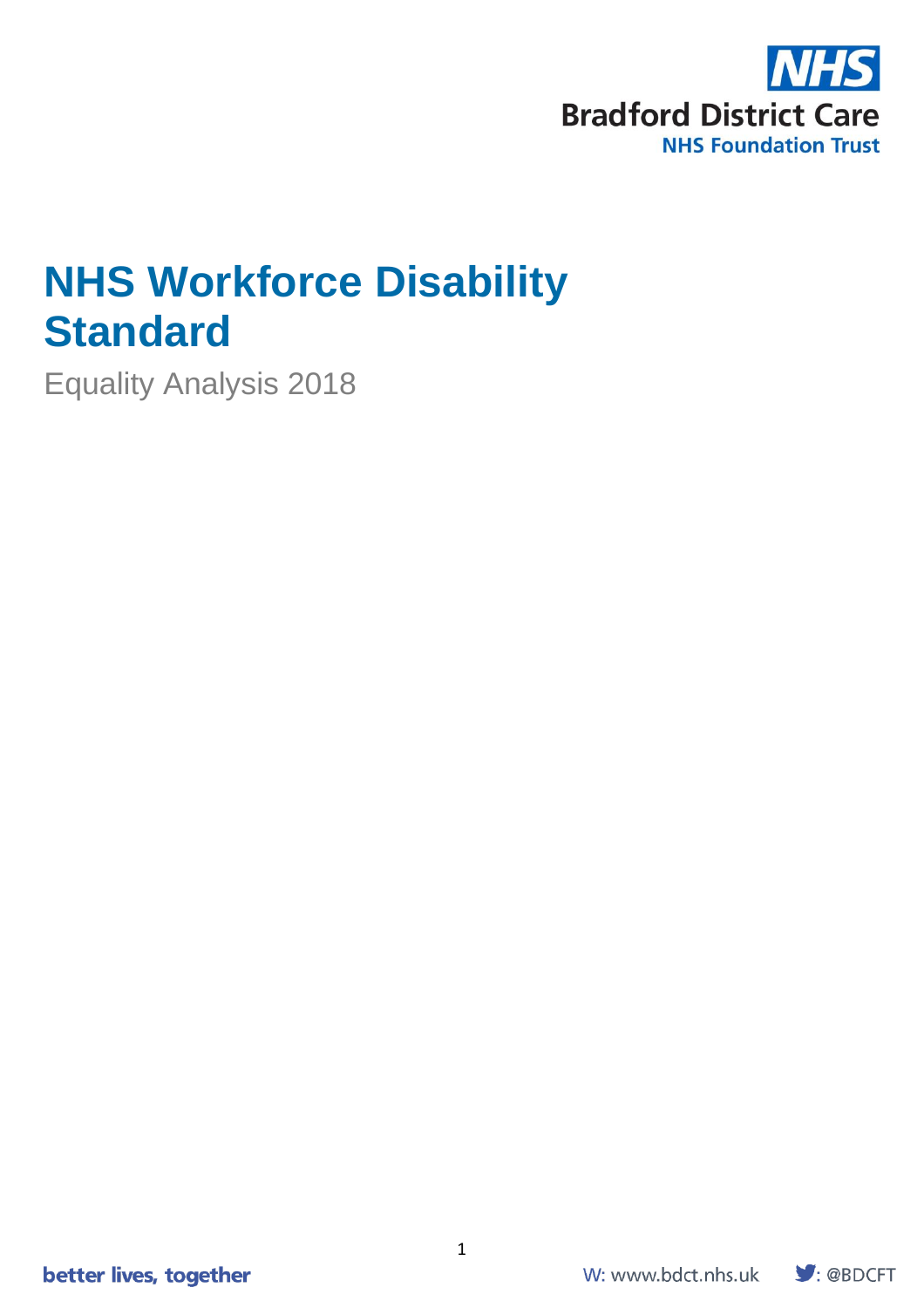# **Trust Wide Results**

# *1.0 NHS Workforce Disability Equality Standard (WDES)*

## **1.1 What do we mean by disability?**

You're disabled under the Equality Act 2010 if you have a physical or mental impairment that has a 'substantial' and 'long-term' negative effect on your ability to do normal daily activities $^{\rm 1}.$ 

- 'substantial' is more than minor or trivial, eg it takes much longer than it usually would to complete a daily task like getting dressed
- 'long-term' means 12 months or more, eg a breathing condition that develops as a result of a lung infection
- This excellent short film provides an understanding of disability equality <https://www.youtube.com/watch?v=0e24rfTZ2CQ>

This report provides the BDCFT results for the WDES reporting for August 2019. It is the first time that this information has been reported so there is no benchmark available to share at this time.

## **1.2 Disclosure Rates:**

The ESR data for the same reporting period as the WDES shows that 143 staff have shared that they consider themselves to be disabled within their self-service staff record.

In the staff survey the questions were answered by 284 disabled staff.

This shows that a significant number of staff are choosing not to share information about impairments and long term conditions with their employer but are happy to do so in this anonymous and confidential survey.

Bearing in mind that the staff survey was responded to by 1272 staff (45.07%). It is likely that there are further number of staff that consider themselves to be disabled but do not complete the staff survey.

In staff focus groups disabled staff have spoken consistently about the concern they have about sharing their disability within the organisation. This concern is due to fear of being treated differently, inviting further scrutiny on their capability and performance and attendance record. Some staff have had experience of a disclosure leading to these kind of impacts within this Trust and in other previous employments.

## **1.3 Experiences of Disabled Staff - Staff Survey Results**

*1.3.1 Harassment, Bullying and Abuse* – the tables below provide the trust wide results of the 2018 Staff Survey. The responses given by Disabled staff and Non-Disabled staff are compared to show the different experiences and inequalities that exist within the workforce.



<sup>1</sup> https://www.gov.uk/definition-of-disability-under-equality-act-2010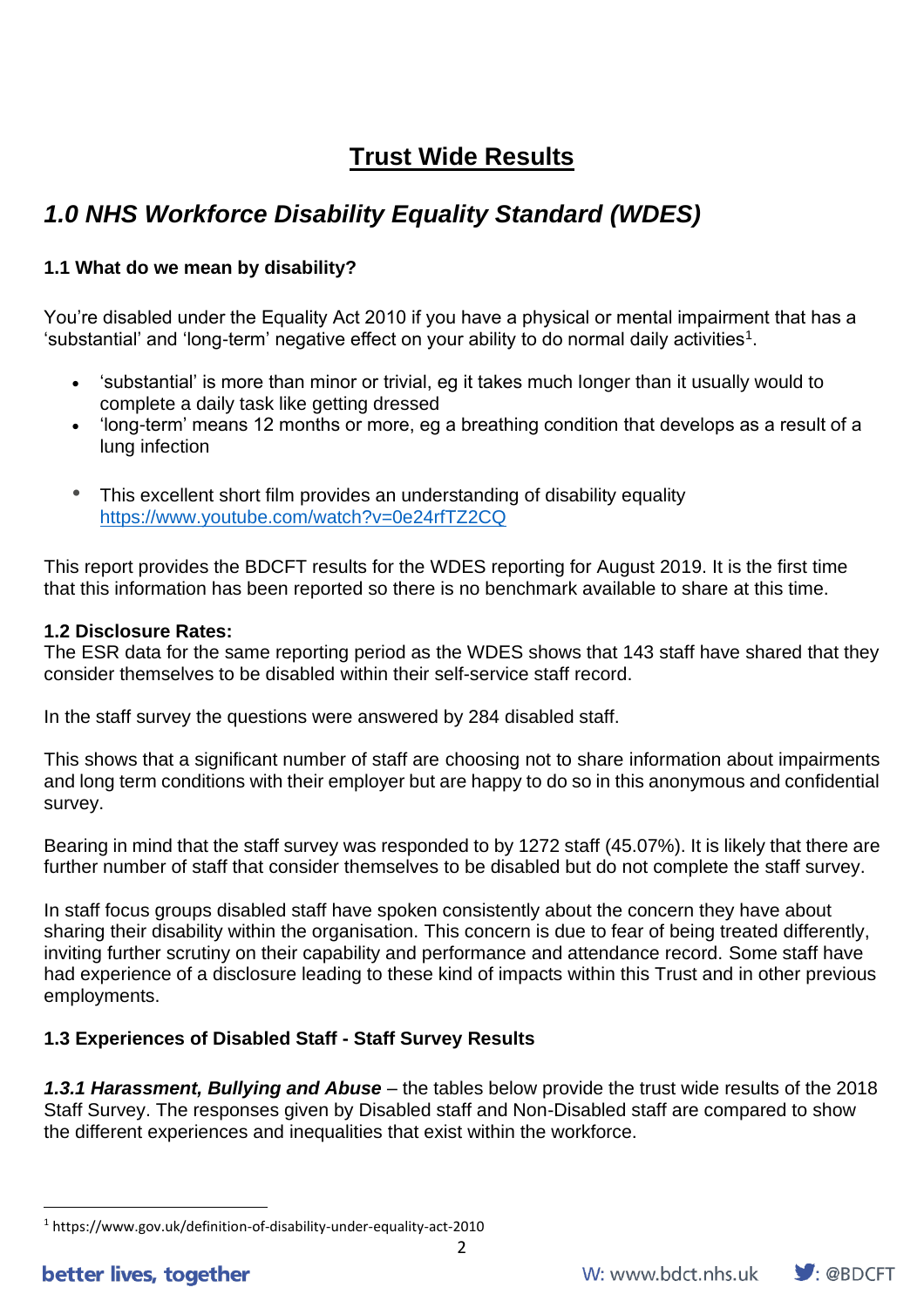

*Figure 1.*

| Indicator                                                                                                                                                                                                                                                                                                                                                                                                                                                                                                                                                                          | Q <sub>28</sub> A  | Number | Result |  |
|------------------------------------------------------------------------------------------------------------------------------------------------------------------------------------------------------------------------------------------------------------------------------------------------------------------------------------------------------------------------------------------------------------------------------------------------------------------------------------------------------------------------------------------------------------------------------------|--------------------|--------|--------|--|
| Patients / service users, their relativ Non-disabled staff                                                                                                                                                                                                                                                                                                                                                                                                                                                                                                                         |                    | 953    | 24.3   |  |
| Patients / service users, their relativ Disabled staff                                                                                                                                                                                                                                                                                                                                                                                                                                                                                                                             |                    | 284    | 31.3   |  |
| Managers                                                                                                                                                                                                                                                                                                                                                                                                                                                                                                                                                                           | Non-disabled staff | 947    | 8.4    |  |
| Managers                                                                                                                                                                                                                                                                                                                                                                                                                                                                                                                                                                           | Disabled staff     | 280    | 17.9   |  |
| Other colleagues                                                                                                                                                                                                                                                                                                                                                                                                                                                                                                                                                                   | Non-disabled staff | 942    | 14.2   |  |
| Other colleagues                                                                                                                                                                                                                                                                                                                                                                                                                                                                                                                                                                   | Disabled staff     | 284    | 23.2   |  |
| the 2017 staff survey data.<br>9.5% more Disabled staff than non-disabled staff experienced bullying, harassment or abuse<br>Managers. This is 0.5% decrease in the gap that was reported in the 2017 staff survey data.<br>9% more Disabled staff than non-disabled staff experienced bullying, harassment or abuse to<br>other colleagues. This is an increase in the gap by 3% from the 2017 staff survey data.<br>There is very little difference (0.4%) between Disabled and Non-Disabled staffs reporting of<br>of bullying, harassment or abuse that they have experienced. |                    |        |        |  |
| <b>1.3.2 Equal Opportunities</b>                                                                                                                                                                                                                                                                                                                                                                                                                                                                                                                                                   |                    |        |        |  |
| 2% more non-disabled staff than Disabled staff responding to the survey believe that the organisation<br>them equality of opportunity for career progression (80.8% Disabled staff and 82.2% Non-Disabled<br>This is a significant reduction in the gap that was reported in 2017 when there was 10% difference.                                                                                                                                                                                                                                                                   |                    |        |        |  |

- 7% more Disabled staff than non-disabled staff experienced bullying, harassment or abuse from patients, service users or other members of the public. This is the same difference as was reported in the 2017 staff survey data.
- 9.5% more Disabled staff than non-disabled staff experienced bullying, harassment or abuse from Managers. This is 0.5% decrease in the gap that was reported in the 2017 staff survey data.
- 9% more Disabled staff than non-disabled staff experienced bullying, harassment or abuse from other colleagues. This is an increase in the gap by 3% from the 2017 staff survey data.
- There is very little difference (0.4%) between Disabled and Non-Disabled staffs reporting of incidents of bullying, harassment or abuse that they have experienced.

## **1.3.2 Equal Opportunities**

2% more non-disabled staff than Disabled staff responding to the survey believe that the organisation offers them equality of opportunity for career progression (80.8% Disabled staff and 82.2% Non-Disabled staff).

## better lives, together

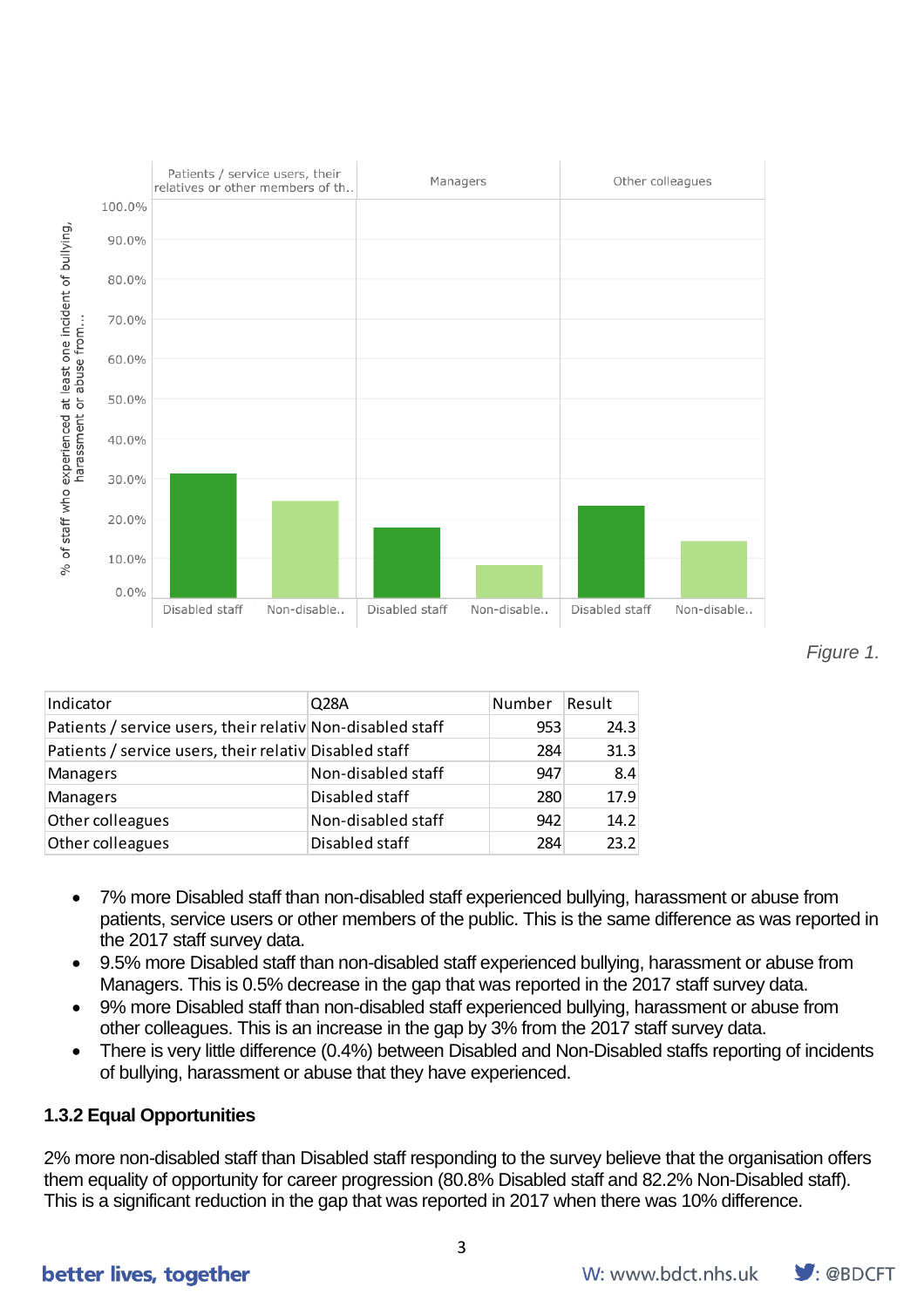

## **1.3.3 Pressure to Attend Work When Feeling Unwell**

28% of Disabled respondents reported experiencing pressure to attend work when feeling unwell and 18.2% of non-disabled respondents did. This is a difference of 9.8%. This is a reduction in the figures reported last year when the gap was 11%.

## **1.3.4 Feeling Valued**



33.2% of Disabled staff and 47.9% of non-Disabled staff reported that they were satisfied with the extent to which the organisation valued their work. This is a difference of 14.7%. In 2017 this was not reported on within the equality analysis.

## better lives, together

4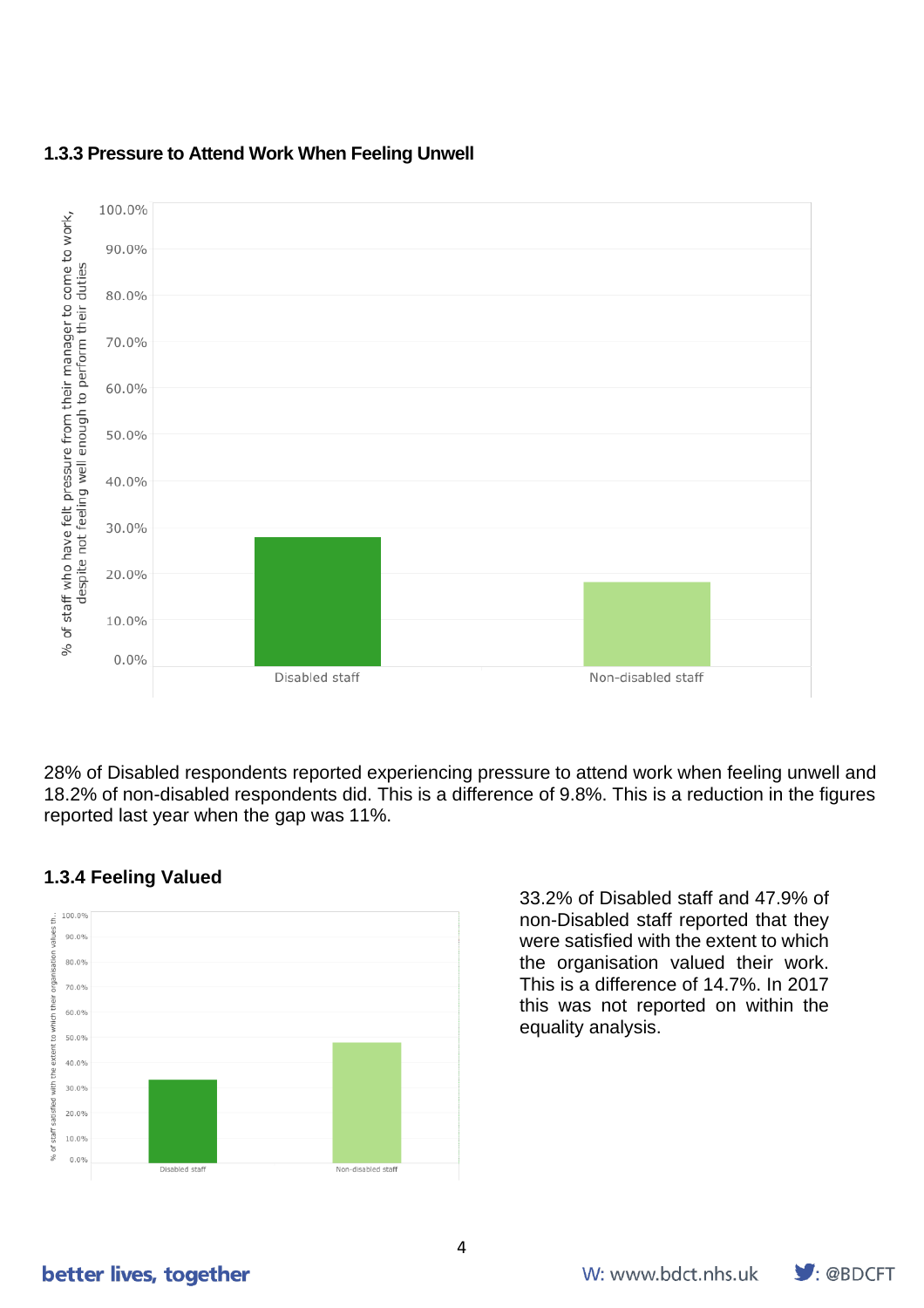## **1.3.5 Reasonable Adjustments**

79.2% of the Disabled staff responding to the survey felt that their employer had made reasonable adjustments that enabled them to carry out their work. This was not reported on in 2017.

## **1.3.6 Staff Engagement**

The staff engagement score taken from the survey results differs for Disabled staff at 6.6 and non-disabled staff 7.1 and the organisational average which is 7.0.

In addition to this staff survey sourced question the WDES asks organisations to say yes or now within the submission to whether they have 'taken action to facilitate the voices of disabled staff in the organisation to b e heard. BDCFT have marked this as 'yes'. The Trust has a Disabled Staff Network whose Chair is a member of the Equality, Diversity and Inclusion Workforce Strategic Reference Group. This group does not meet and has very few members so in addition the Trust has held regular focus groups with staff; some generic and some focused in specific service areas to gain feedback from staff. This feedback was used to develop the Equality, Diversity and Inclusion Workforce Strategy.

## **Other WDES Indicators**

**Percentage of Staff in AfC Paybands, Medical or Dental Subgroups or Very Senior Management (including Executive Board Members) compared with the percentage of staff in the overall workforce – snapshot 31st March 2019**

The tables below show the representation of staff that have shared their Disability status across pay bands.

#### **1. Non-Clinical Staff –**



| Cluster 1 | Bands $1 - 4$ |
|-----------|---------------|
| Cluster 2 | Bands $5 - 7$ |
| Cluster 3 | Bands 8a – 8b |
| Cluster 4 | Bands 8c, 9   |
|           | and VSM       |

## better lives, together